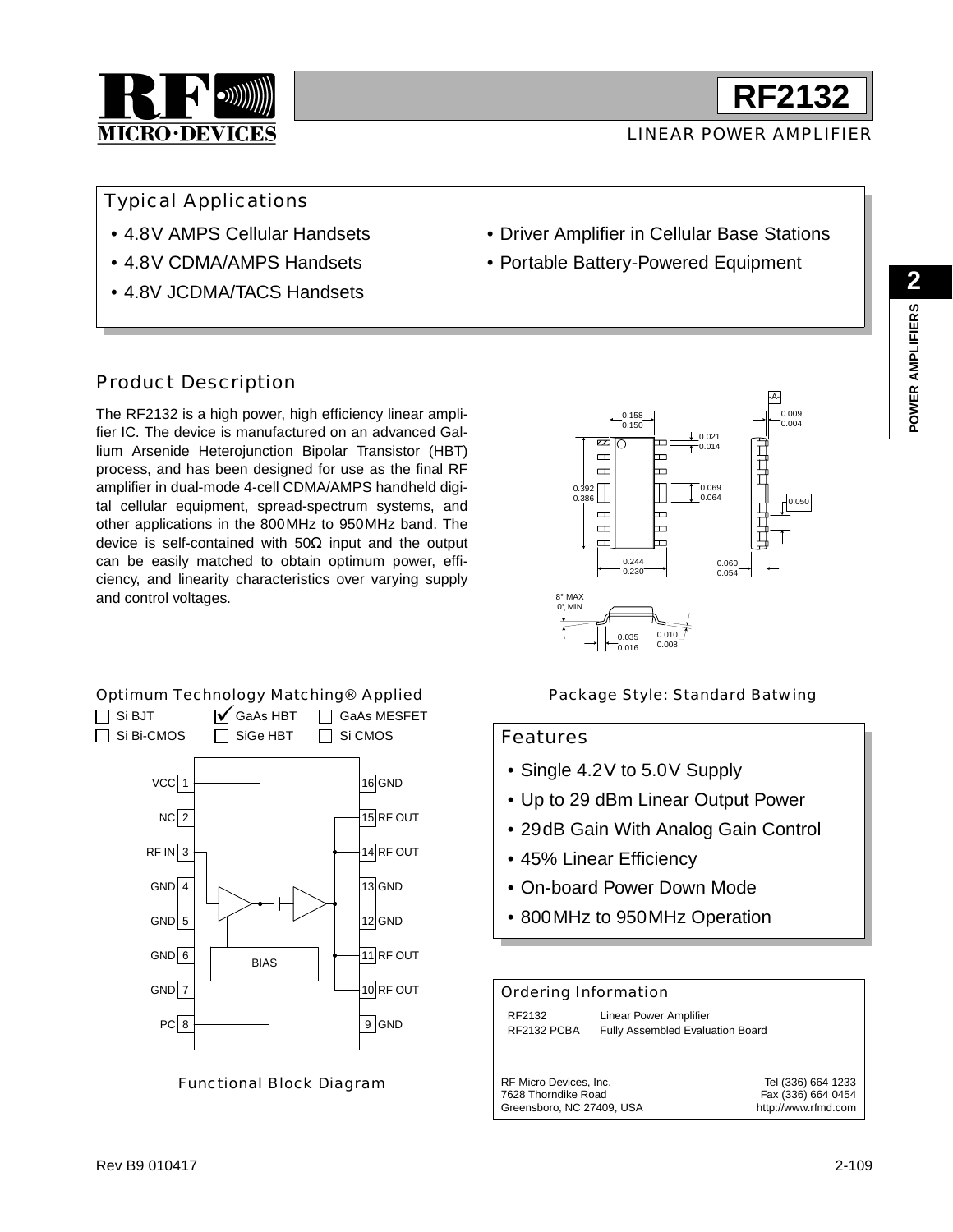#### **Absolute Maximum Ratings**

| <b>Parameter</b>                   | Rating                       | Unit     |
|------------------------------------|------------------------------|----------|
| Supply Voltage (No RF)             | $-0.5$ to $+8.0$             | $V_{DC}$ |
| Supply Voltage (POUT<32dBm)        | $-0.5$ to $+5.0$             | $V_{DC}$ |
| Power Control Voltage ( $V_{PC}$ ) | $-0.5$ to $+5.0$ or $V_{CC}$ | V        |
| DC Supply Current                  | 800                          | mA       |
| Input RF Power                     | $+12$                        | dBm      |
| Output Load VSWR                   | 10:1                         |          |
| Storage Temperature                | $-40$ to $+150$              | °C       |
| Junction Temperature               | 200                          | °C       |



RF Micro Devices believes the furnished information is correct and accurate at the time of this printing. However, RF Micro Devices reserves the right to make changes to its products without notice. RF Micro Devices does not assume responsibility for the use of the described product(s).

| <b>Parameter</b>                         | <b>Specification</b> |            |            | <b>Unit</b>     | <b>Condition</b>                                     |  |
|------------------------------------------|----------------------|------------|------------|-----------------|------------------------------------------------------|--|
|                                          | Min.                 | Typ.       | Max.       |                 |                                                      |  |
| Overall                                  |                      |            |            |                 | T=25 °C, $V_{CC}$ =4.8V, $V_{PC}$ =4.0V,             |  |
|                                          |                      |            |            |                 | Freq=824 MHz to 849 MHz                              |  |
| Usable Frequency Range                   | 800                  | 824 to 849 | 950        | <b>MHz</b>      |                                                      |  |
| Linear Gain                              | 27                   | 29         | 31         | dB              |                                                      |  |
| <b>Total Linear Efficiency</b>           | 40                   | 45         |            | %               |                                                      |  |
| <b>Efficiency at Max Output</b>          | 50                   | 55         |            | %               |                                                      |  |
| OFF Isolation                            | 23                   | 27         |            | dB              | $V_{PC} = 0V$ , $P_{IN} = +6$ dBm                    |  |
| Second Harmonic                          |                      | $-30$      |            | dBc             | Including Second Harmonic Trap                       |  |
| Maximum Linear Output Power              |                      | 28.5       | 29         |                 | <b>IS-95A CDMA Modulation</b>                        |  |
| Adjacent Channel Power Rejec-            |                      | $-46$      | $-44$      | dBc             | Pout = $28$ dBm                                      |  |
| tion @ 885 kHz                           |                      |            |            |                 | ACPR can be improved by trading off effi-<br>ciency. |  |
| Adjacent Channel Power Rejec-            |                      | $-58$      | $-56$      | dBc             | Pout = $28$ dBm                                      |  |
| tion @ 1.98 MHz                          |                      |            |            |                 |                                                      |  |
| Maximum CW Output Power                  | 31.5                 | 32         |            | dB <sub>m</sub> |                                                      |  |
| <b>Operating Case Temperature</b>        | $-30$                |            | 110        | °C              | Pout = $31$ dBm, Efficiency = $55\%$                 |  |
| <b>Ambient Operating Temperature</b>     | $-30$                |            | 100        | °C              |                                                      |  |
| Junction to Case Thermal Resis-<br>tance |                      | 85         |            | °C/W            |                                                      |  |
| Input VSWR                               |                      | 2:1        |            |                 |                                                      |  |
| <b>Output Load VSWR</b>                  |                      |            | 10:1       |                 | No oscillations                                      |  |
| <b>Power Down</b>                        |                      |            |            |                 |                                                      |  |
| Turn On/Off Time                         |                      |            | 100        | ns              |                                                      |  |
| <b>Total Current</b>                     |                      |            | 10         | μA              | "OFF" State                                          |  |
| V <sub>PC</sub> "OFF" Voltage            | 0.2                  |            | 0.5        | $\vee$          |                                                      |  |
| V <sub>PC</sub> "ON" Voltage             | 3.6                  | 4.0        | <b>Vcc</b> | $\vee$          |                                                      |  |
| <b>Power Supply</b>                      |                      |            |            |                 |                                                      |  |
| Power Supply Voltage                     | 4.2                  | 4.8        | 5.0        | $\vee$          | Operating voltage                                    |  |
| <b>Idle Current</b>                      |                      | 40         | 100        | mA              | $V_{PC} = 4.0V$                                      |  |
| Current into VPC pin                     |                      | 15         | 20         | mA              | "ON" State                                           |  |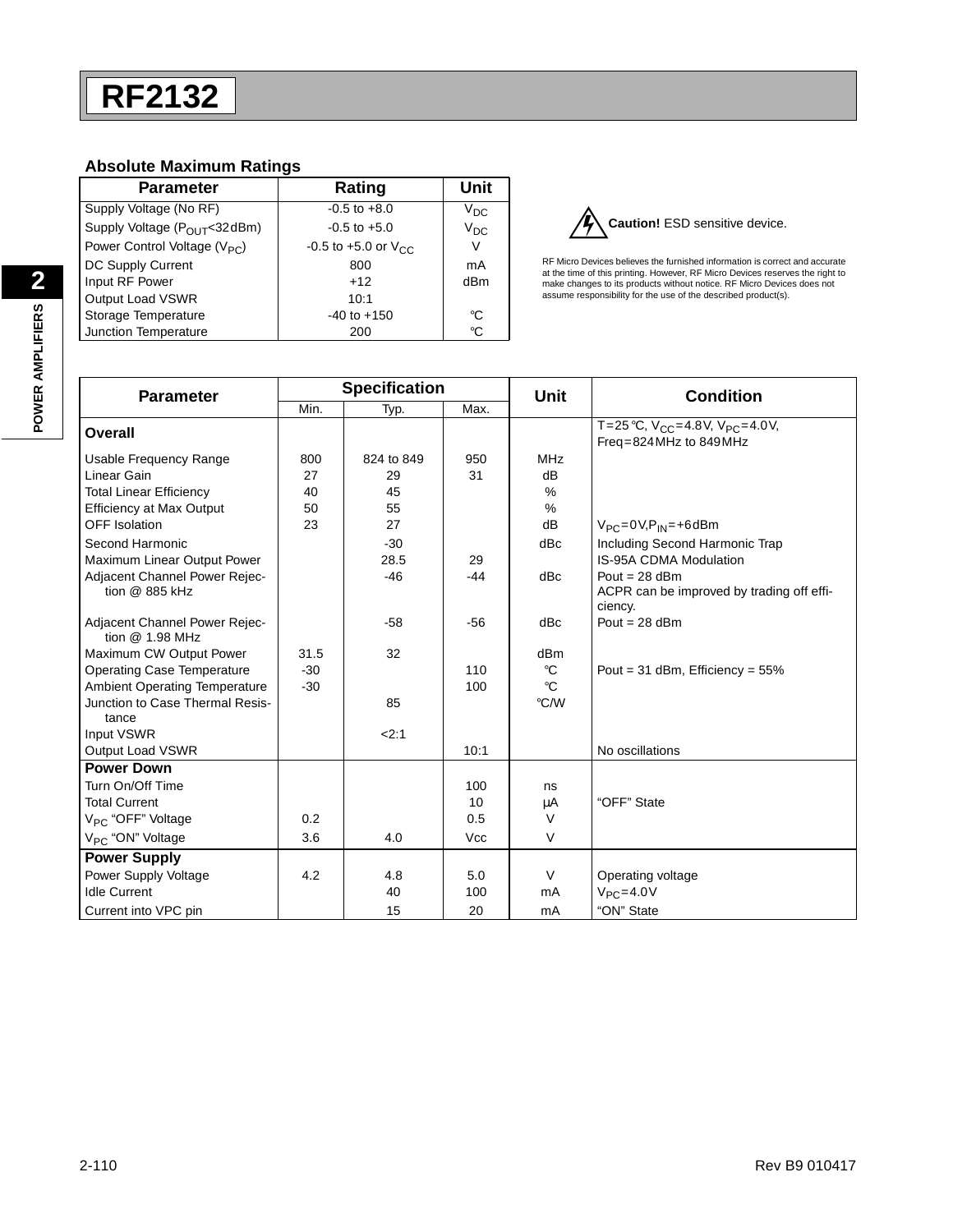# **RF2132**

| Pin            | <b>Function</b> | <b>Description</b>                                                                                                                                                                                                                                                                                                                                                                                                                         | <b>Interface Schematic</b>                          |
|----------------|-----------------|--------------------------------------------------------------------------------------------------------------------------------------------------------------------------------------------------------------------------------------------------------------------------------------------------------------------------------------------------------------------------------------------------------------------------------------------|-----------------------------------------------------|
| 1              | VCC1            | Power supply for the driver stage, and interstage matching. Shunt<br>inductance is required on this pin, which can be achieved by an induc-<br>tor to $V_{CC}$ , with a decoupling capacitor on the $V_{CC}$ side. The value of<br>the inductor is frequency dependent; 3.3nH is required for 830MHz,<br>and 1.2nH for 950MHz. Instead of an inductor, a high impedance<br>microstrip line can be used.                                    | <b>VCC</b><br>RF IN O<br>From Bias<br><b>Stages</b> |
| $\overline{2}$ | <b>NC</b>       | Not Connected.                                                                                                                                                                                                                                                                                                                                                                                                                             |                                                     |
| $\overline{3}$ | <b>RFIN</b>     | RF input. This is a 50 $\Omega$ input, but the actual input impedance depends<br>on the interstage matching network connected to pin 1. An external DC<br>blocking capacitor is required if this port is connected to a DC path to<br>ground or a DC voltage.                                                                                                                                                                              | See pin 1.                                          |
| 4              | <b>GND</b>      | Ground connection. Keep traces physically short and connect immedi-<br>ately to the ground plane for best performance.                                                                                                                                                                                                                                                                                                                     |                                                     |
| 5              | <b>GND</b>      | Same as pin 4.                                                                                                                                                                                                                                                                                                                                                                                                                             |                                                     |
| 6              | <b>GND</b>      | Ground for stage 1. Keep traces physically short and connect immedi-<br>ately to ground plane for best performance. This ground should be iso-<br>lated from the batwing and other ground contacts. See evaluation<br>board layout.                                                                                                                                                                                                        |                                                     |
| $\overline{7}$ | <b>GND</b>      | Same as pin 6.                                                                                                                                                                                                                                                                                                                                                                                                                             |                                                     |
| 8              | <b>PC</b>       | Power Control. When this pin is "low", all circuits are shut off. A "low" is<br>typically 0.5V or less at room temperature. During normal operation<br>this pin is the power control. Control range varies from about 2V for<br>0dBm to $V_{CC}$ for +31dBm RF output power. The maximum power that<br>can be achieved depends on the actual output matching. PC should<br>never exceed 5.0V or V <sub>CC</sub> , whichever is the lowest. | PCO<br>To RF<br>Transistors                         |
| 9              | <b>GND</b>      | Same as pin 4.                                                                                                                                                                                                                                                                                                                                                                                                                             |                                                     |
| 10             | <b>RF OUT</b>   | RF Output and power supply for the output stage. The four output pins<br>are combined, and bias voltage for the final stage is provided through<br>these pins. The external path must be kept symmetric until combined to<br>ensure stability. An external matching network is required to provide the<br>optimum load impedance; see the application schematics for details.                                                              | RF OUT<br>From Bias<br><b>Stages</b>                |
| 11             | <b>RF OUT</b>   | Same as pin 10.                                                                                                                                                                                                                                                                                                                                                                                                                            | See pin 10.                                         |
| 12             | <b>GND</b>      | Same as pin 4.                                                                                                                                                                                                                                                                                                                                                                                                                             |                                                     |
| 13             | <b>GND</b>      | Same as pin 4.                                                                                                                                                                                                                                                                                                                                                                                                                             |                                                     |
| 14             | <b>RF OUT</b>   | Same as pin 10.                                                                                                                                                                                                                                                                                                                                                                                                                            | See pin 10.                                         |
| 15             | <b>RF OUT</b>   | Same as pin 10.                                                                                                                                                                                                                                                                                                                                                                                                                            | See pin 10.                                         |
| 16             | <b>GND</b>      | Same as pin 4.                                                                                                                                                                                                                                                                                                                                                                                                                             |                                                     |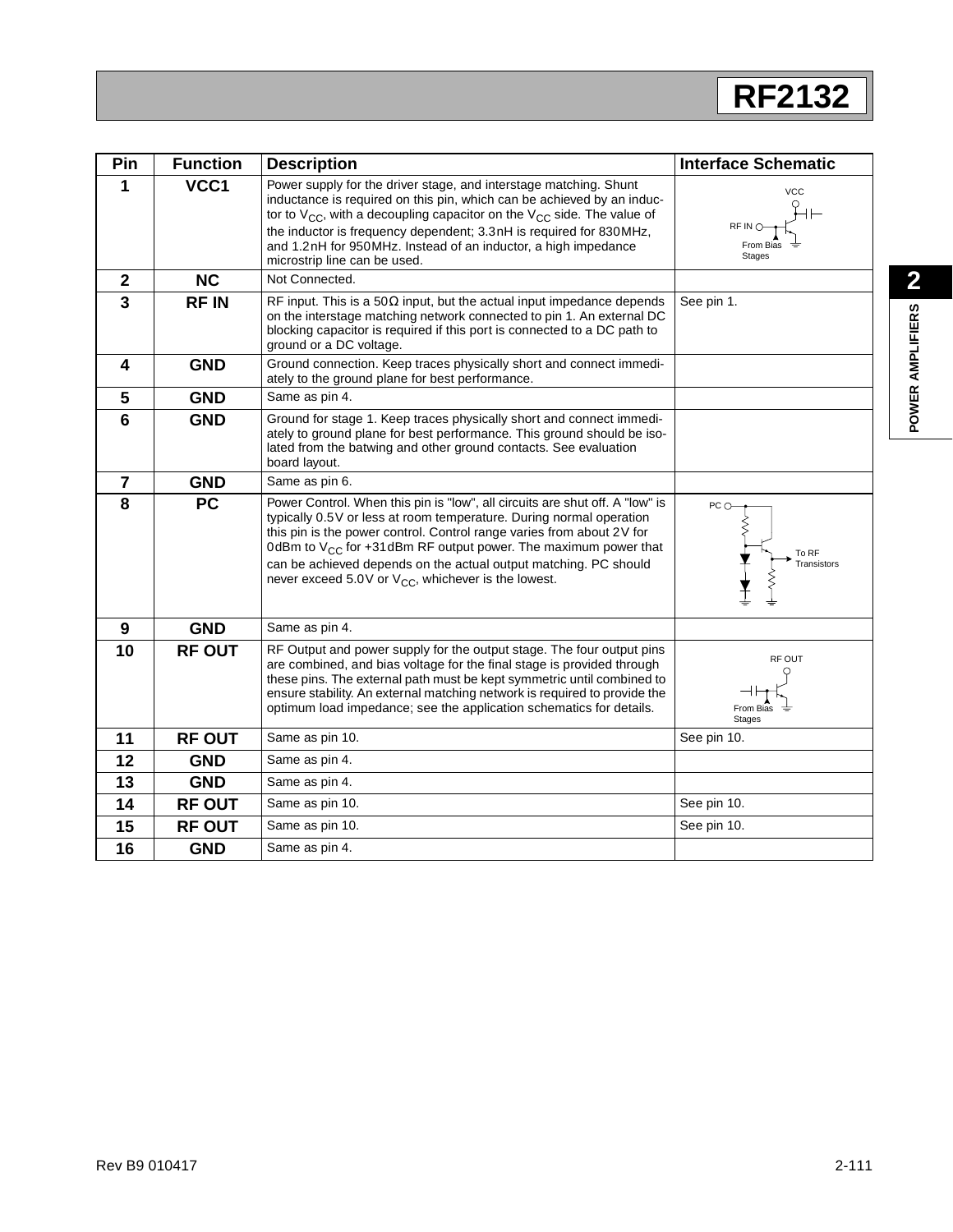### Application Schematic

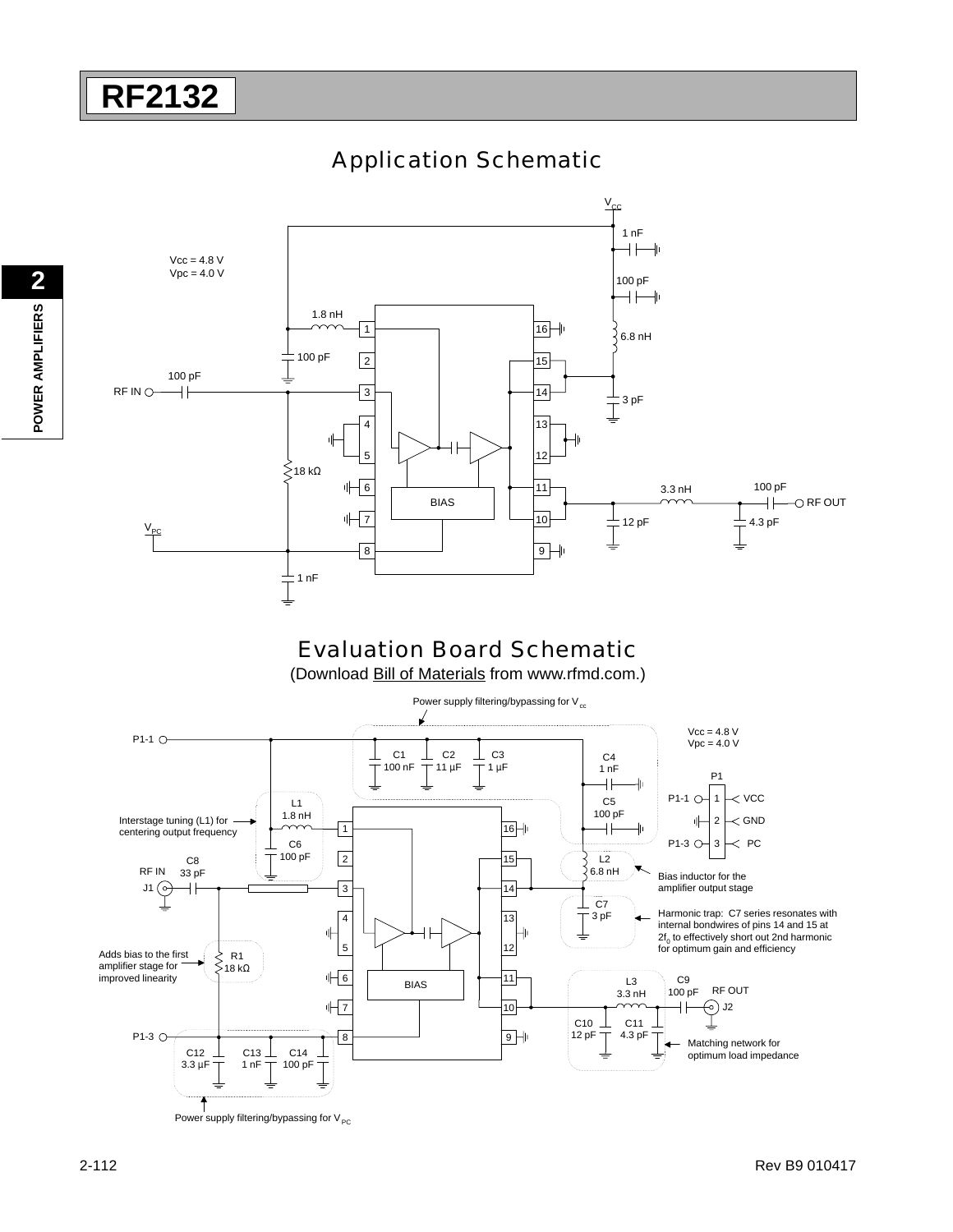